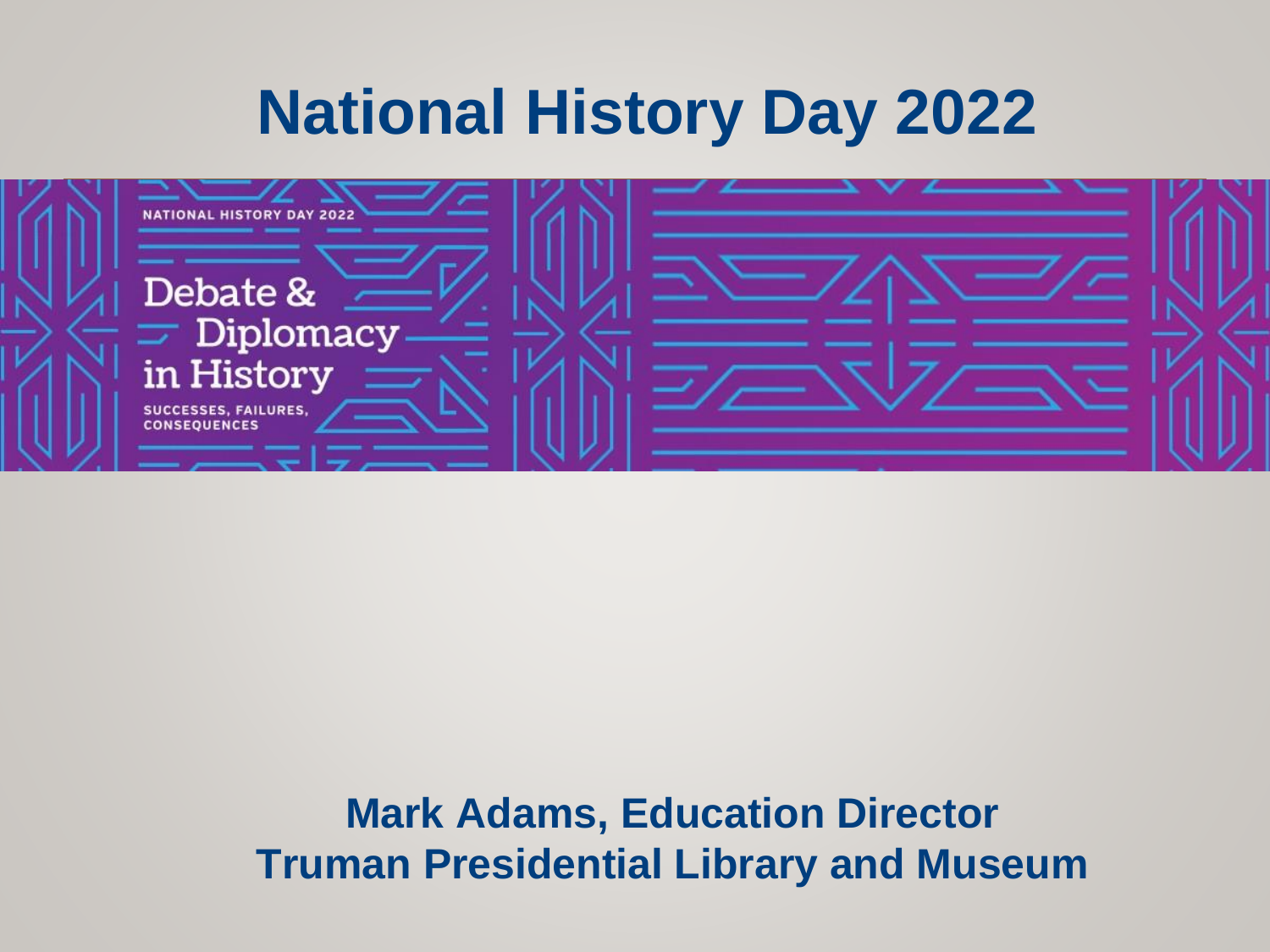# CATEGORIES AND JUDGES CRITERIA

### **Enter either as an individual or as a group**

- Exhibits
- Documentaries
- **Websites**
- Performances
- **Papers**
- **1. 20% Quality of Presentation**
- **2. 80% Historical Quality**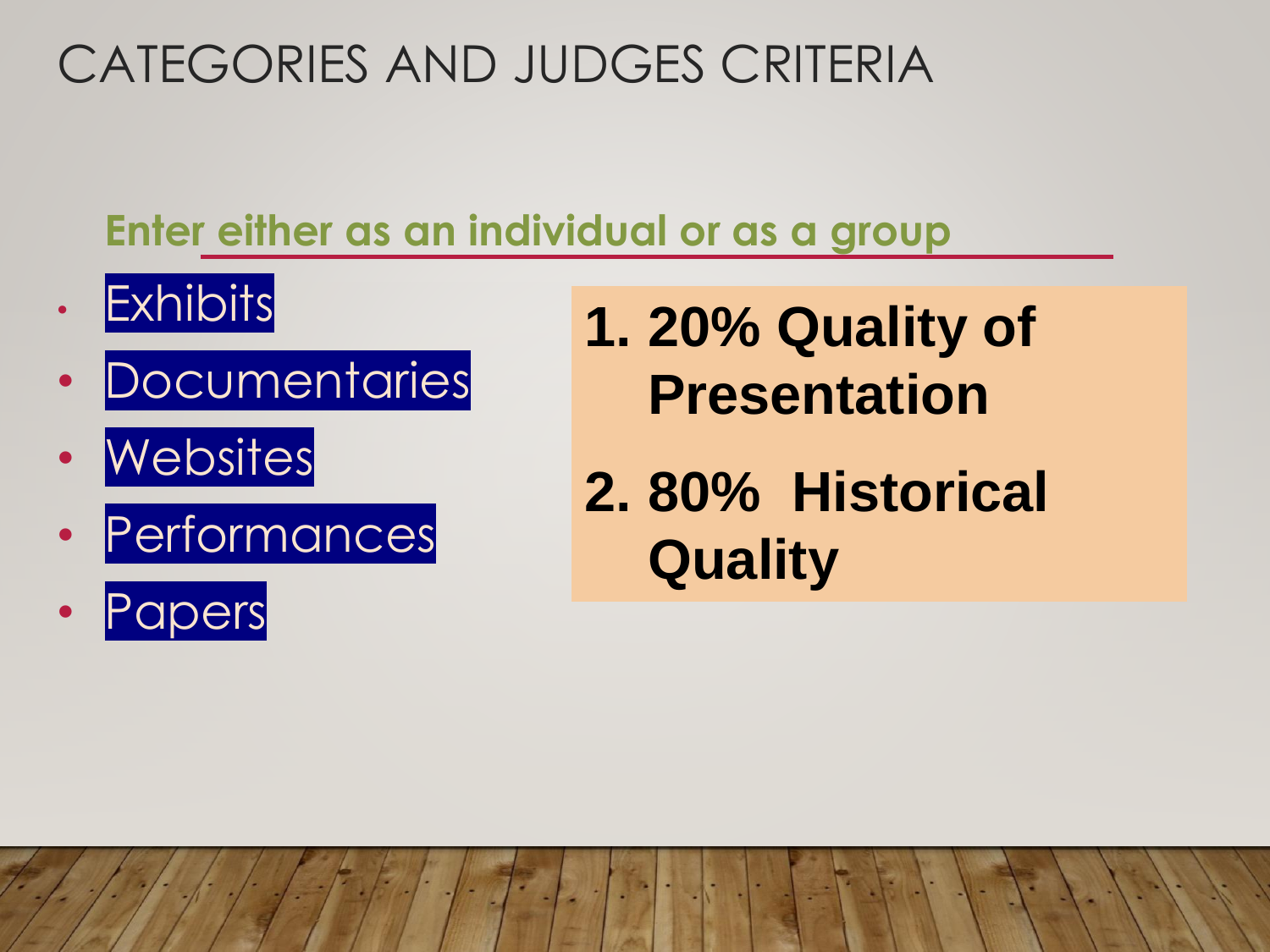#### **1. The Idea:**

**A great research project begins with a great topic idea. Take your first step in the right direction by finding a topic that fits the theme, has plenty of sources, and is interesting to you.** 

**2. Research:**

**Research is the most important part of creating a project. Historians depend on research the same way that detectives need clues. This is the evidence you'll need to prove your "case."** 

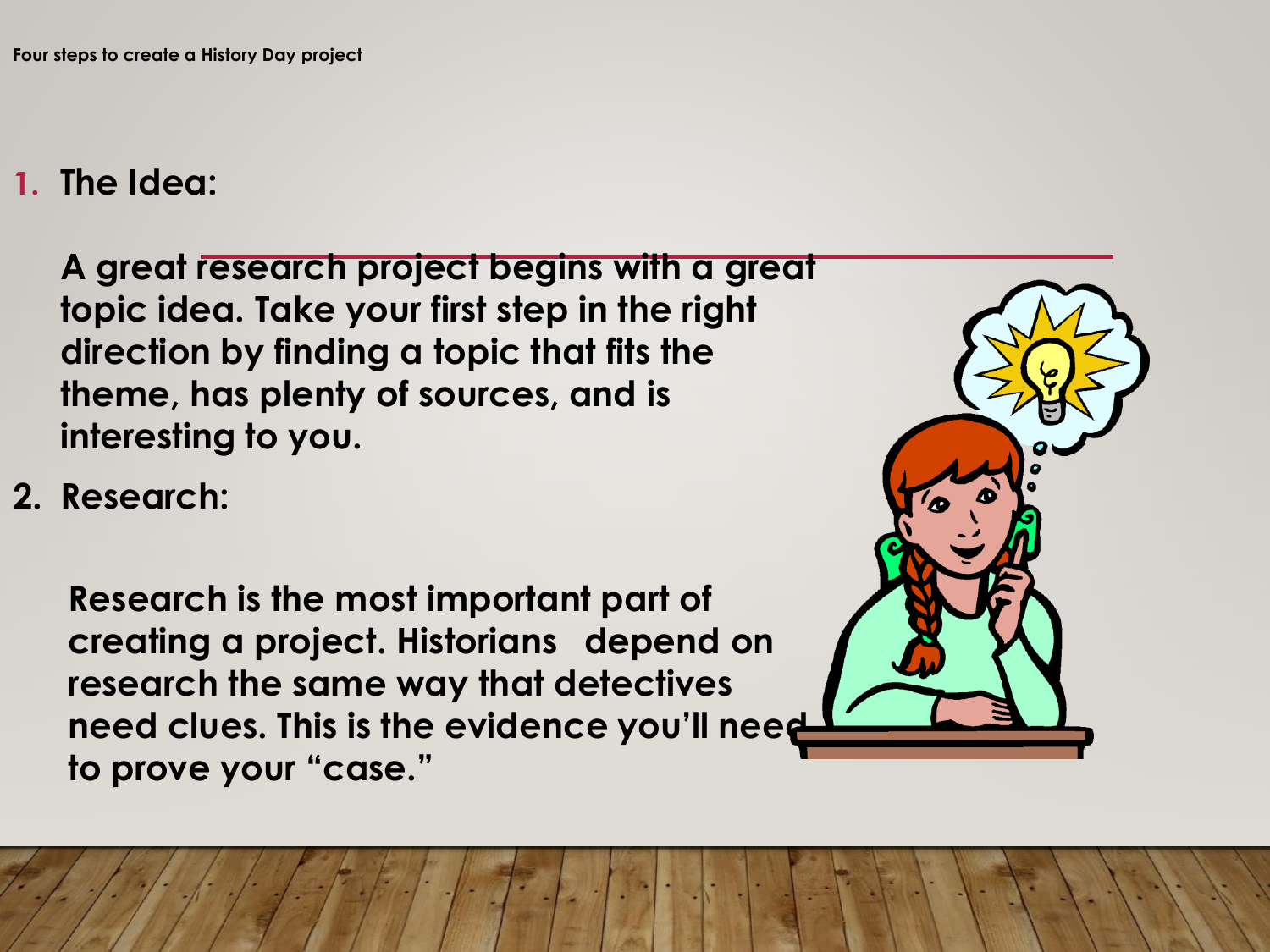**Four Steps to create a History Day project**

**3. Analysis:** 

**Once you've found information about your topic, you need to read it carefully and figure out what it's trying to tell you. Develop your own ideas and thesis about the significance of your topic.** 

**4. Presentation:** 

**You've done all this hard work, now it's time to share it with others. What is the best way to share your argument and research? What techniques should you use to communicate it well?**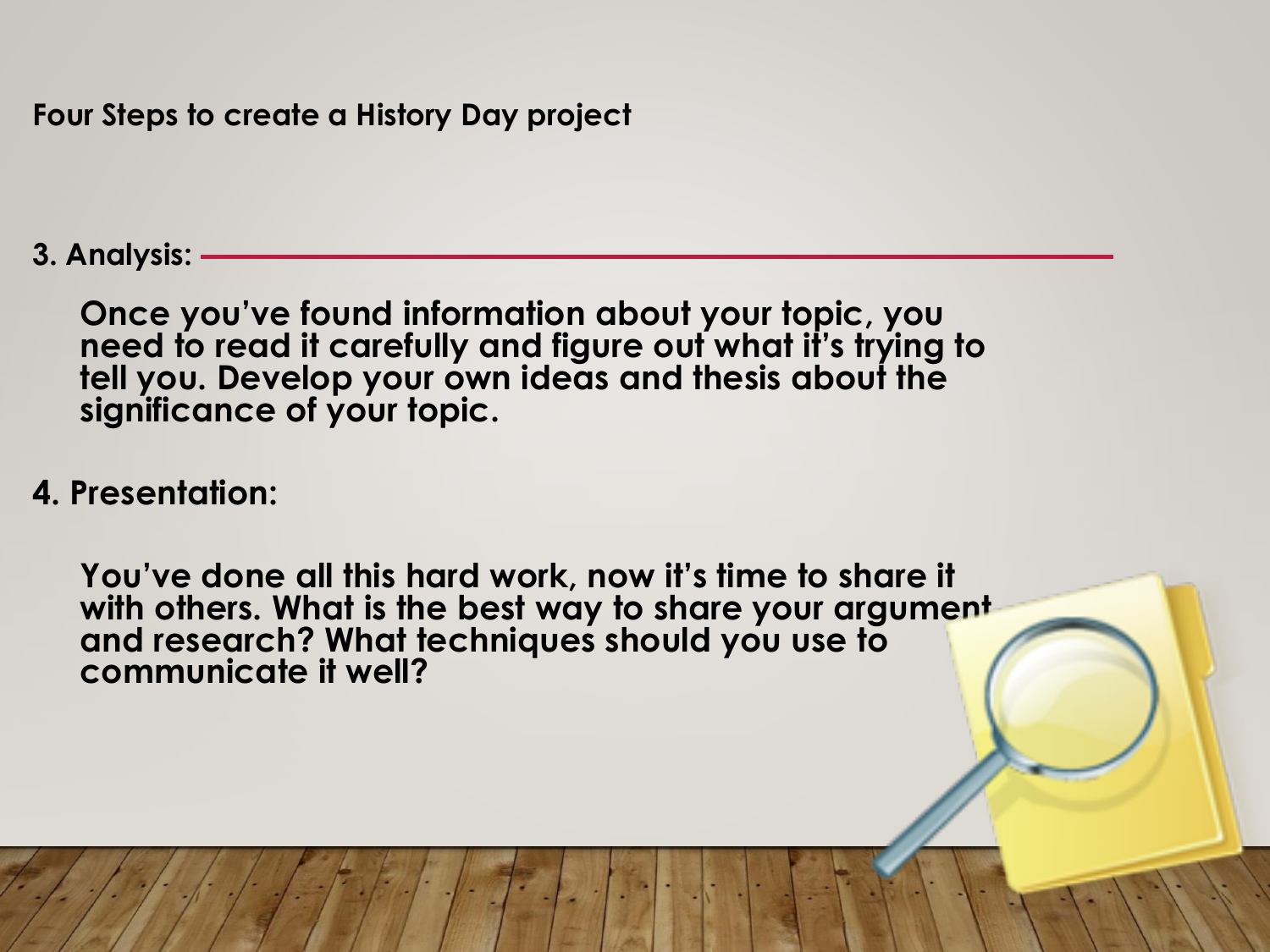

**Topics must connect to the annual theme Think about it: How does the theme connect to the argument that you are making about your topic? What do we mean by Debate?**

**What do we mean by Diplomacy?**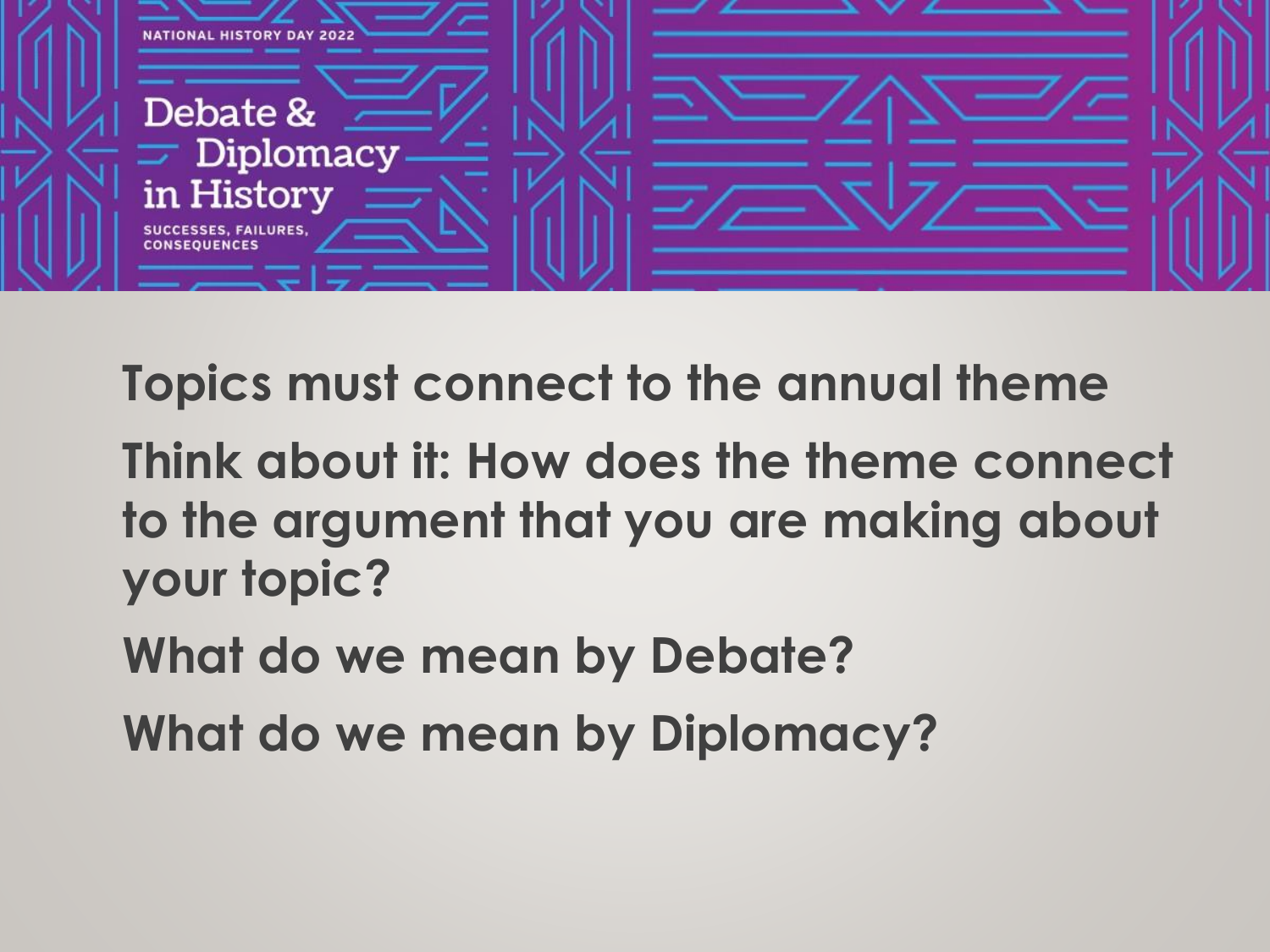# **WHAT DO THE WORDS DEBATE AND DIPLOMACY MEAN?**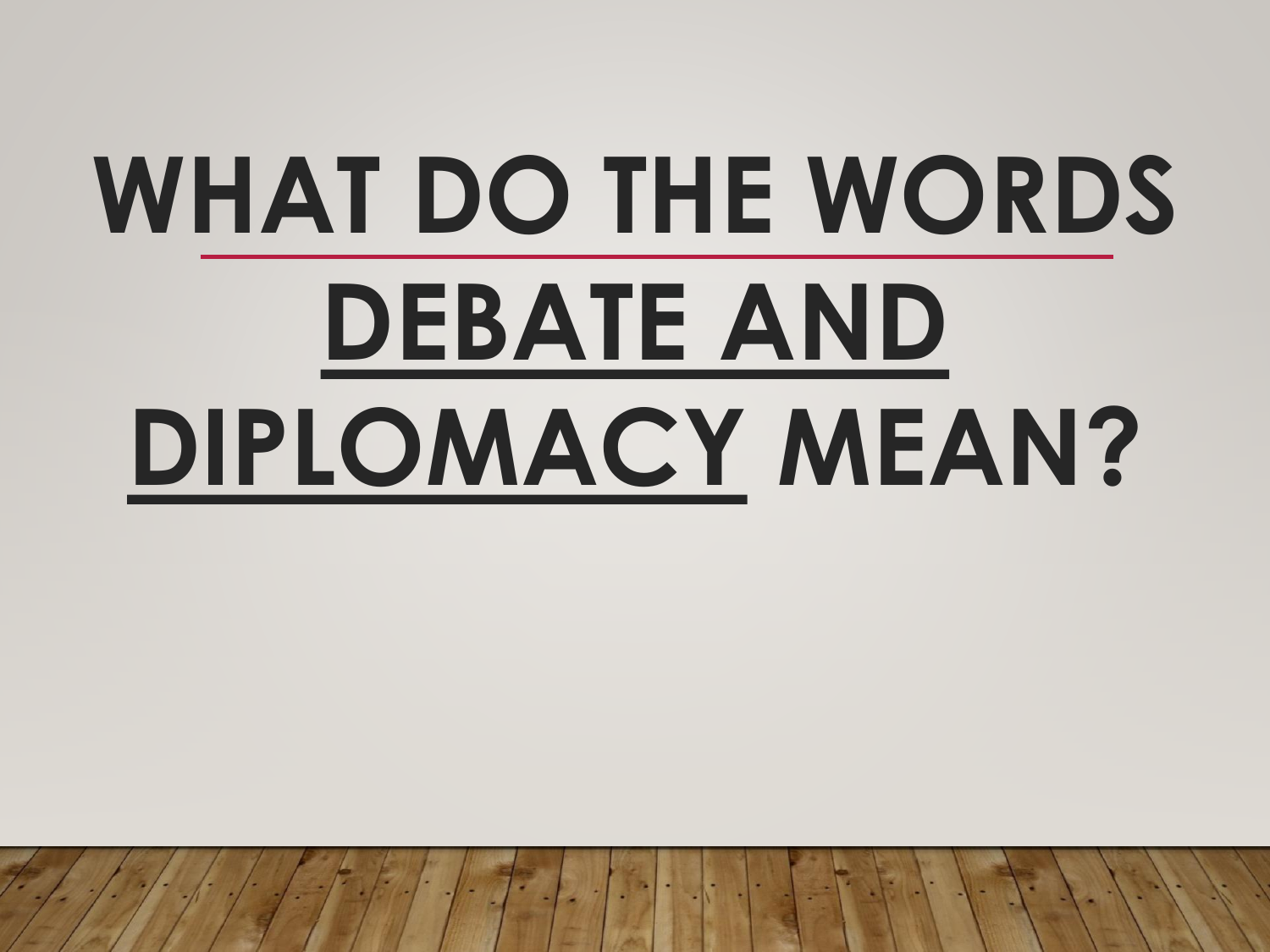#### DEBATE AND DIPLOMACY

Debate is a discussion between people or groups in which they express different opinions about something.

Diplomacy is the work of maintaining good relationships between the governments of different countries or people through discussion and compromise.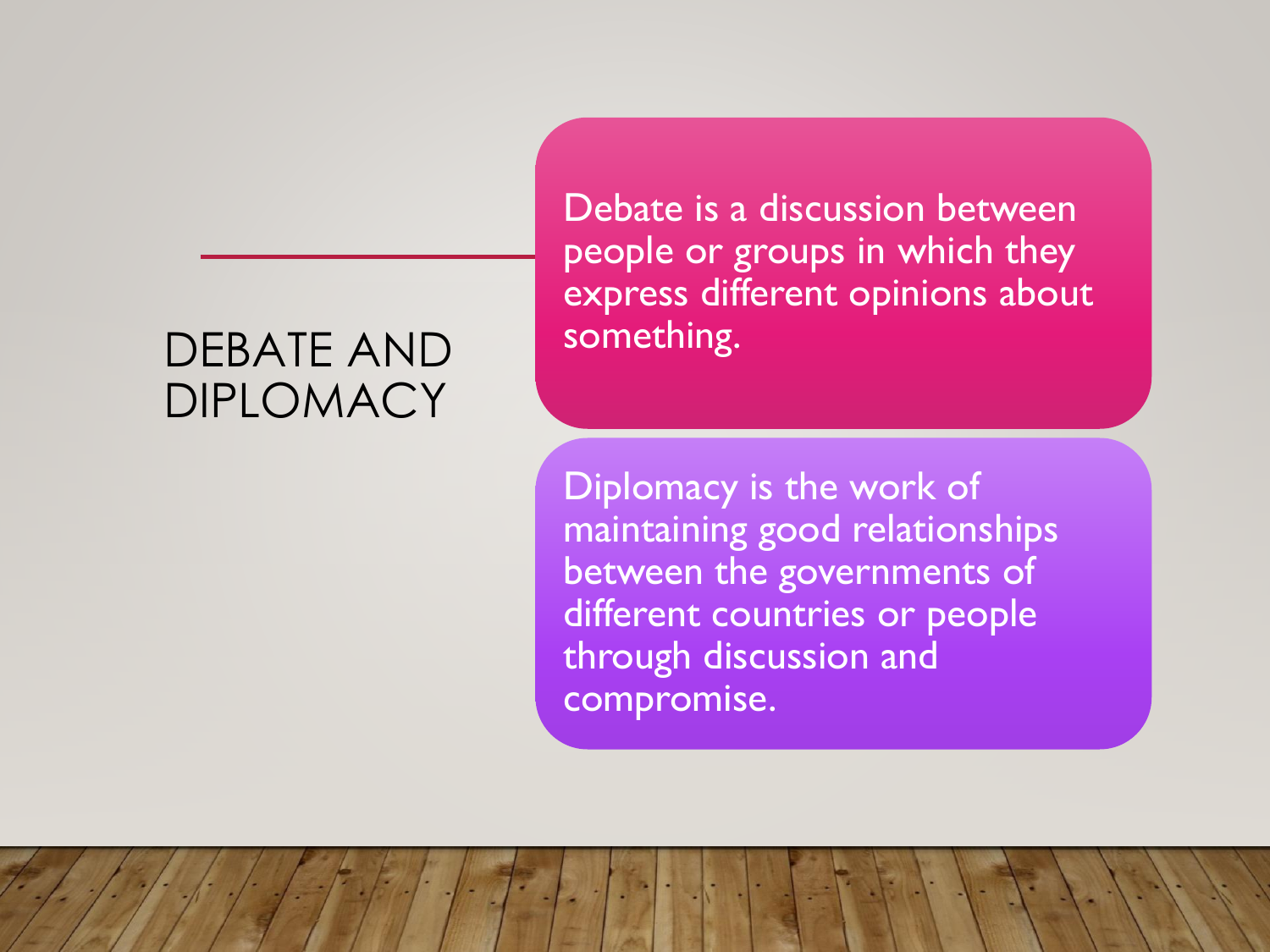**Debate involves an argument, disagreement, or discussion between two or more sides**

#### DEBATE AND DIPLOMACY

**Diplomacy is how government or groups of people work together to maintain relationships and solve problems**

**What were the different sides? How did they communicate their opinions?**

**How did the different sides work together?**

**Were all groups invited to the table?**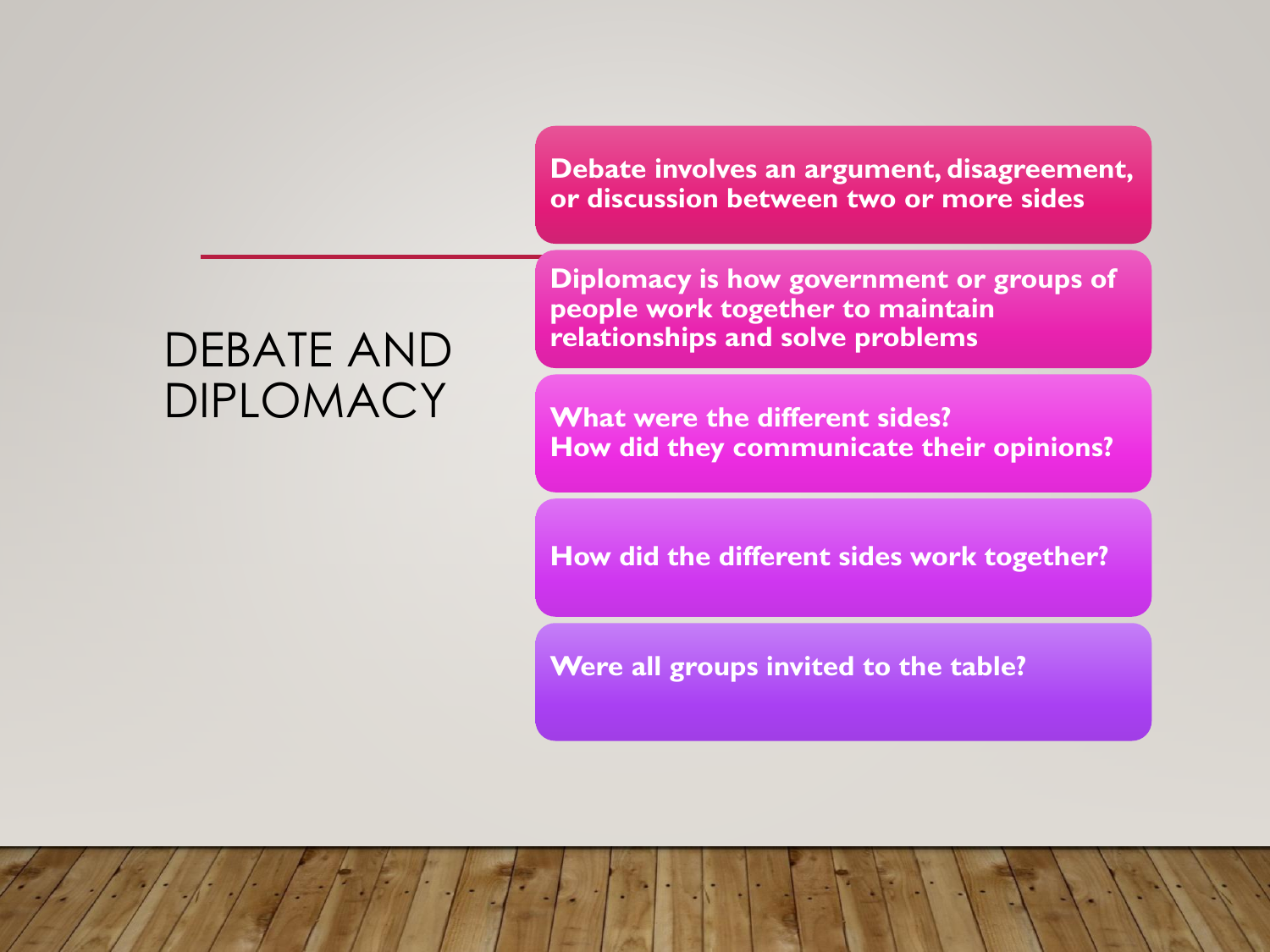# SUCCESSES, FAILURES, **CONSEQUENCES**

**Did they reach a solution or fail?**

**Showing change – why is it important?** 

**What changed in the short and long term?** 

**Did things change politically, economically, socially, culturally?**

**What positive and negative changes took place?**

**Does the debate continue today?**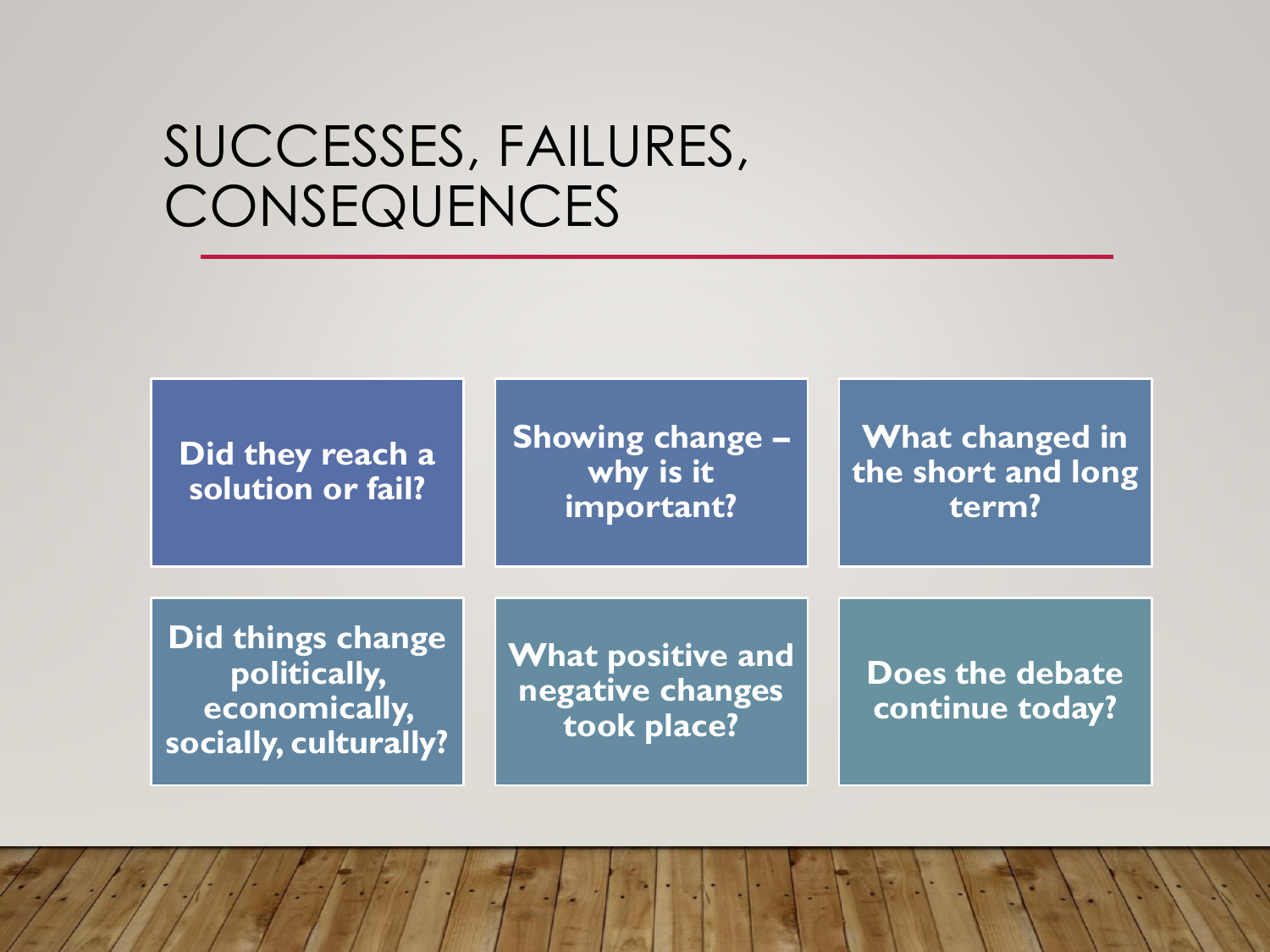**Topic needs to be more than 20 years old**

**Choose a topic that interests you**

**Use both words in your thesis statement**

**Will have opposite viewpoints – must include both viewpoints**

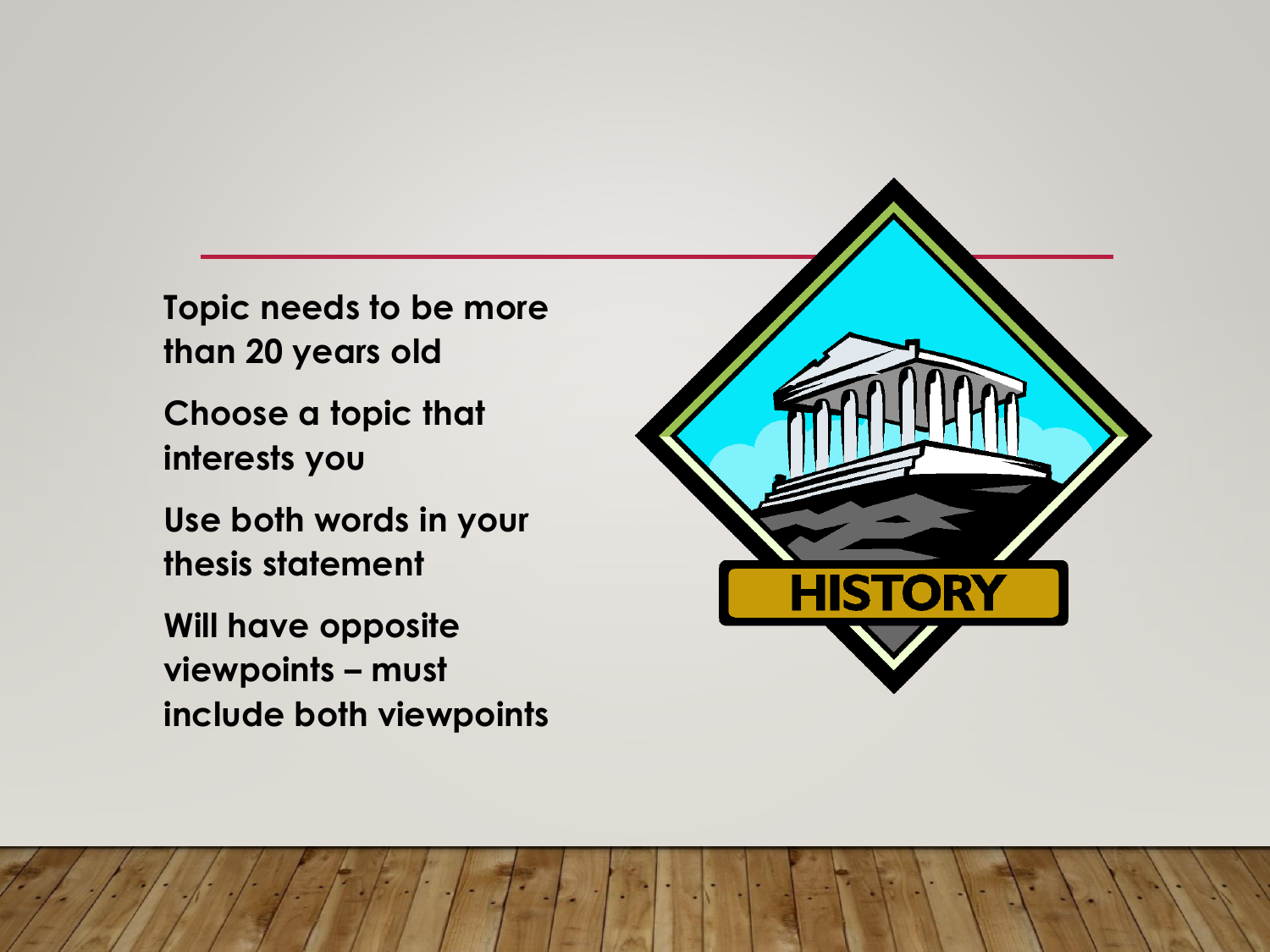# IN HISTORY

 $\frac{1}{2}$ **How did the events leave a lasting mark on history?**

#### 慍 **What changed?**

 $\boldsymbol{Q}$ **Could be a local or regional topic**

 $\odot$ **You need to look at the significance of your topic over time**

#### $\mathbb{Z}$ **Short term and long term legacy**

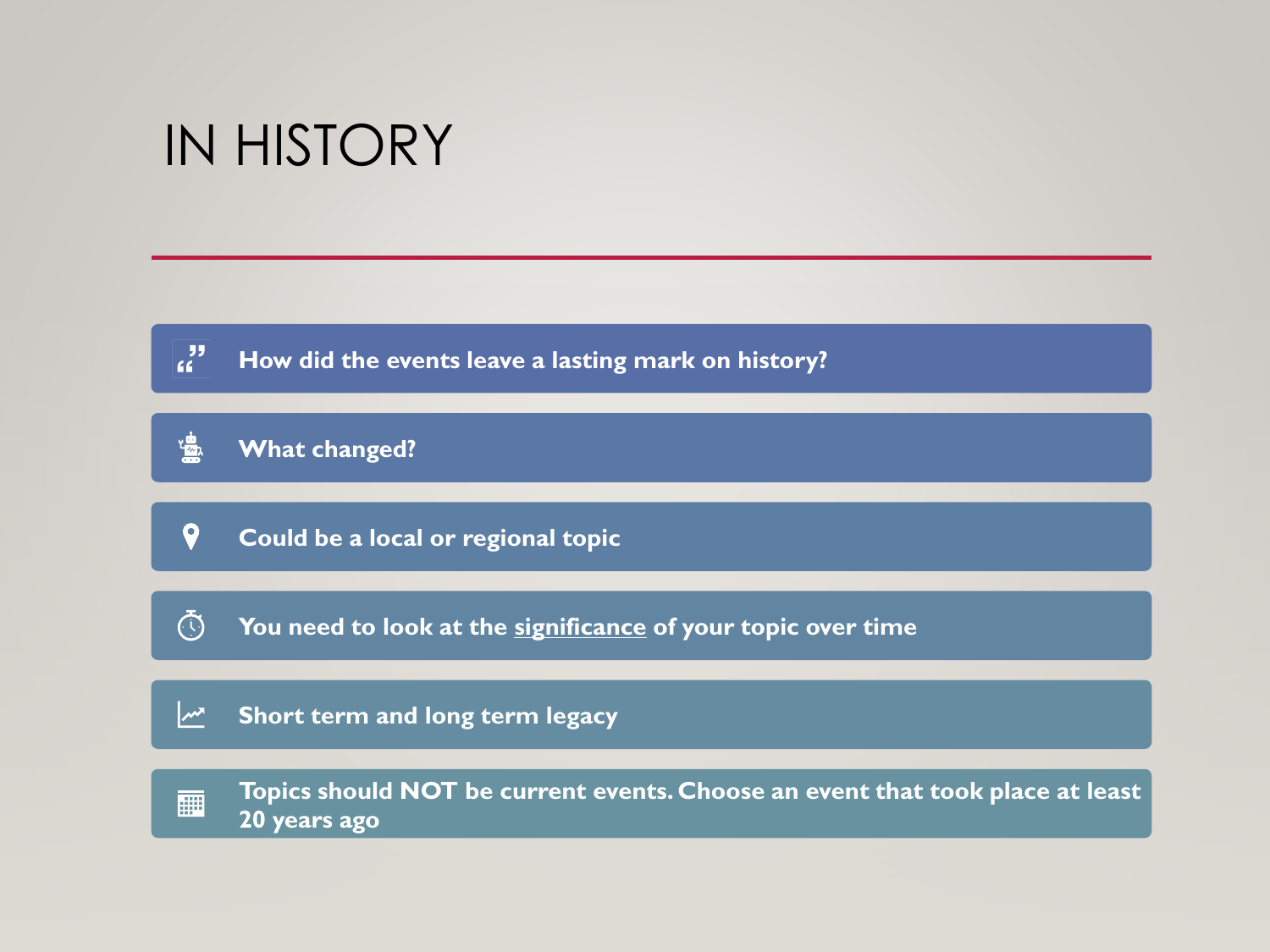**Think about the relationship between the topic and the events that came before and after it:**

**Why did the issue exist? (Before) What happened? (During) What impact did it have? (After) What was its significance? (Conclusion)**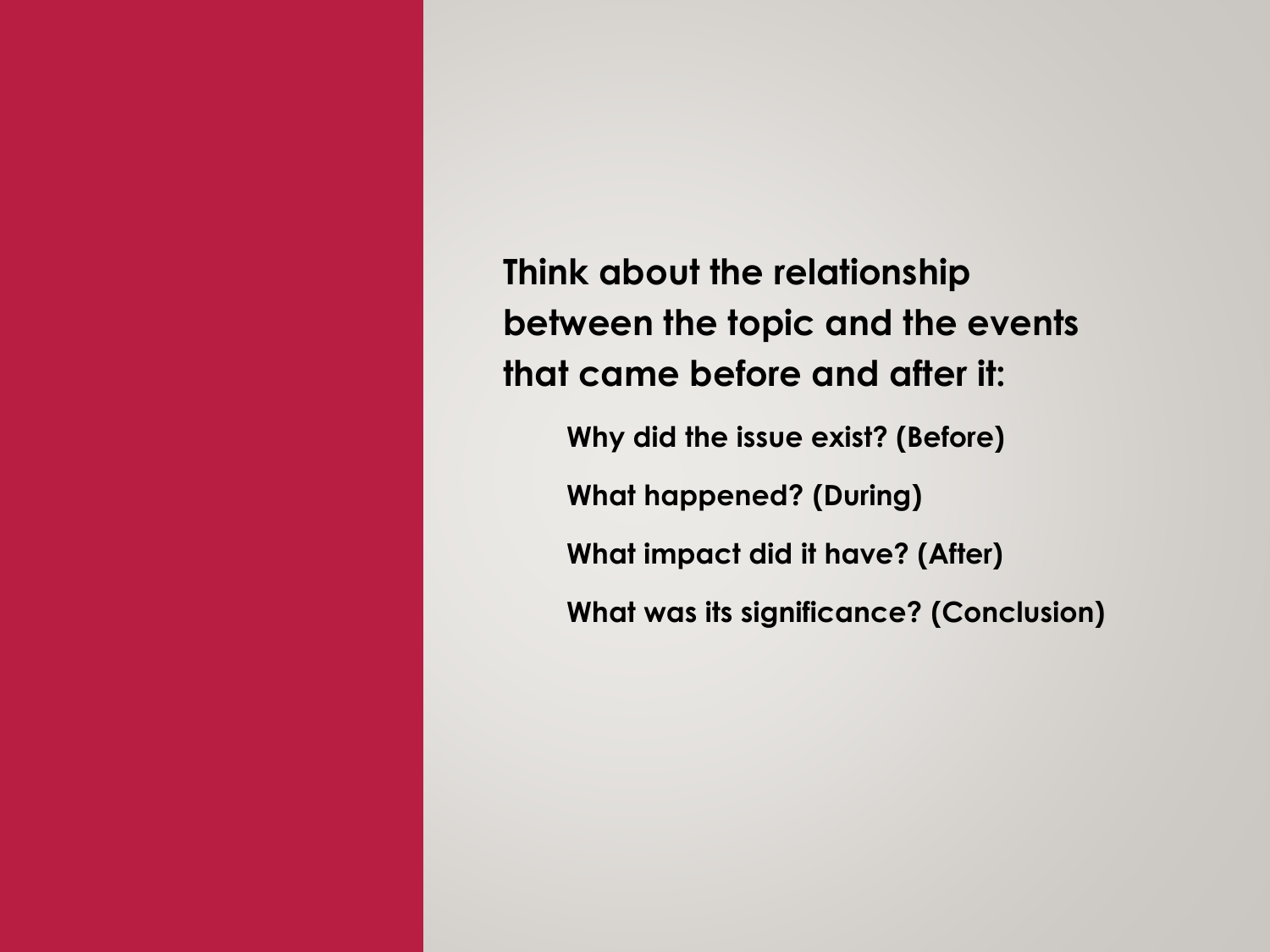## **Take a big idea and narrow to a manageable size for NHD**

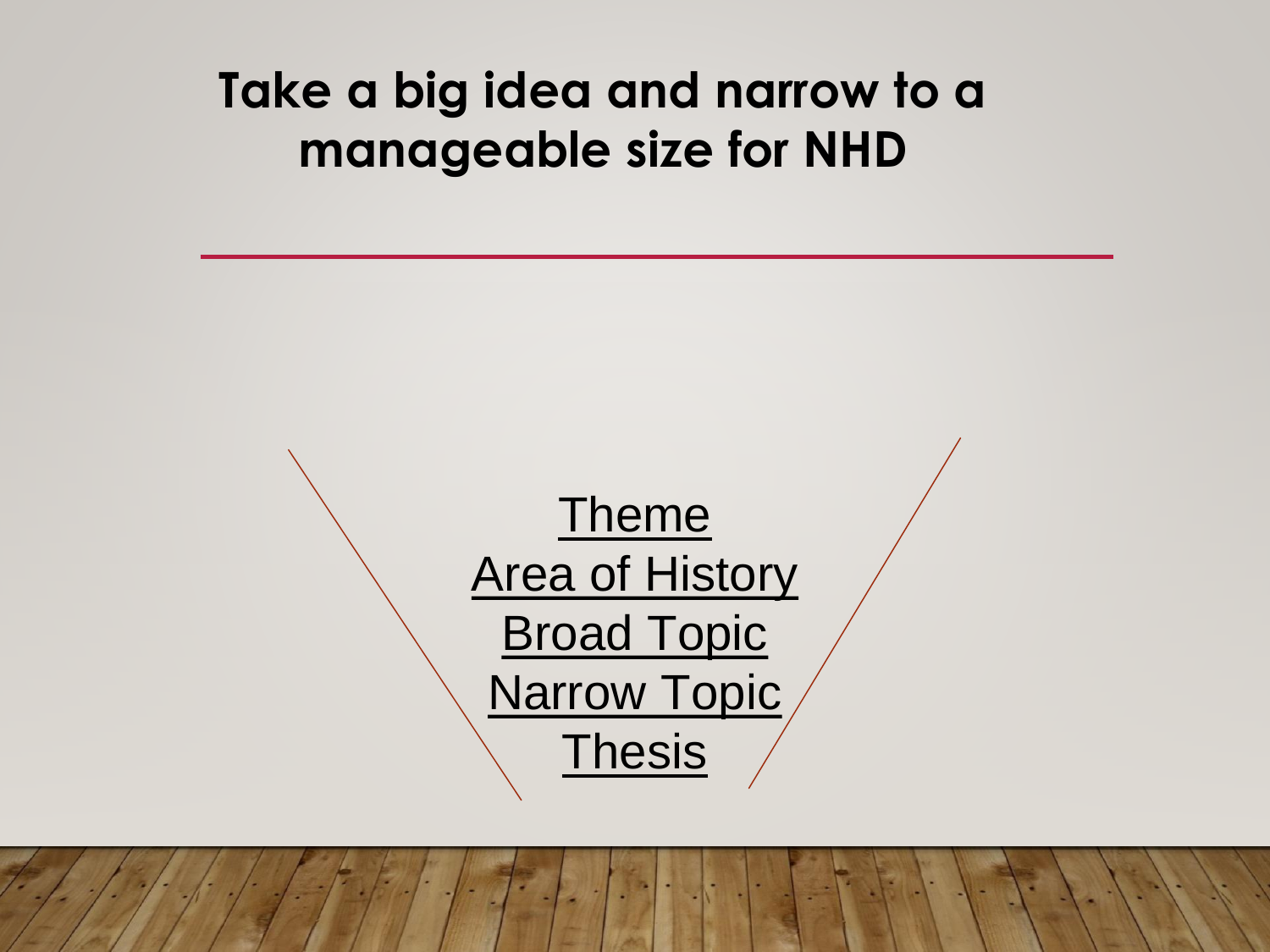

#### 10 QUESTIONS

1. WHAT IS THE DEBATE (AND/OR DIPLOMACY) FOCUSED ON?

2. WHAT SPECIFIC EVENT ARE YOU FOCUSING ON?

3. WHAT WAS THE REASON FOR DEBATE?

4. WHAT WAS THE REASON FOR THE DIPLOMACY?

5. WHAT WERE THE DIFFERENT POINTS OF VIEW?

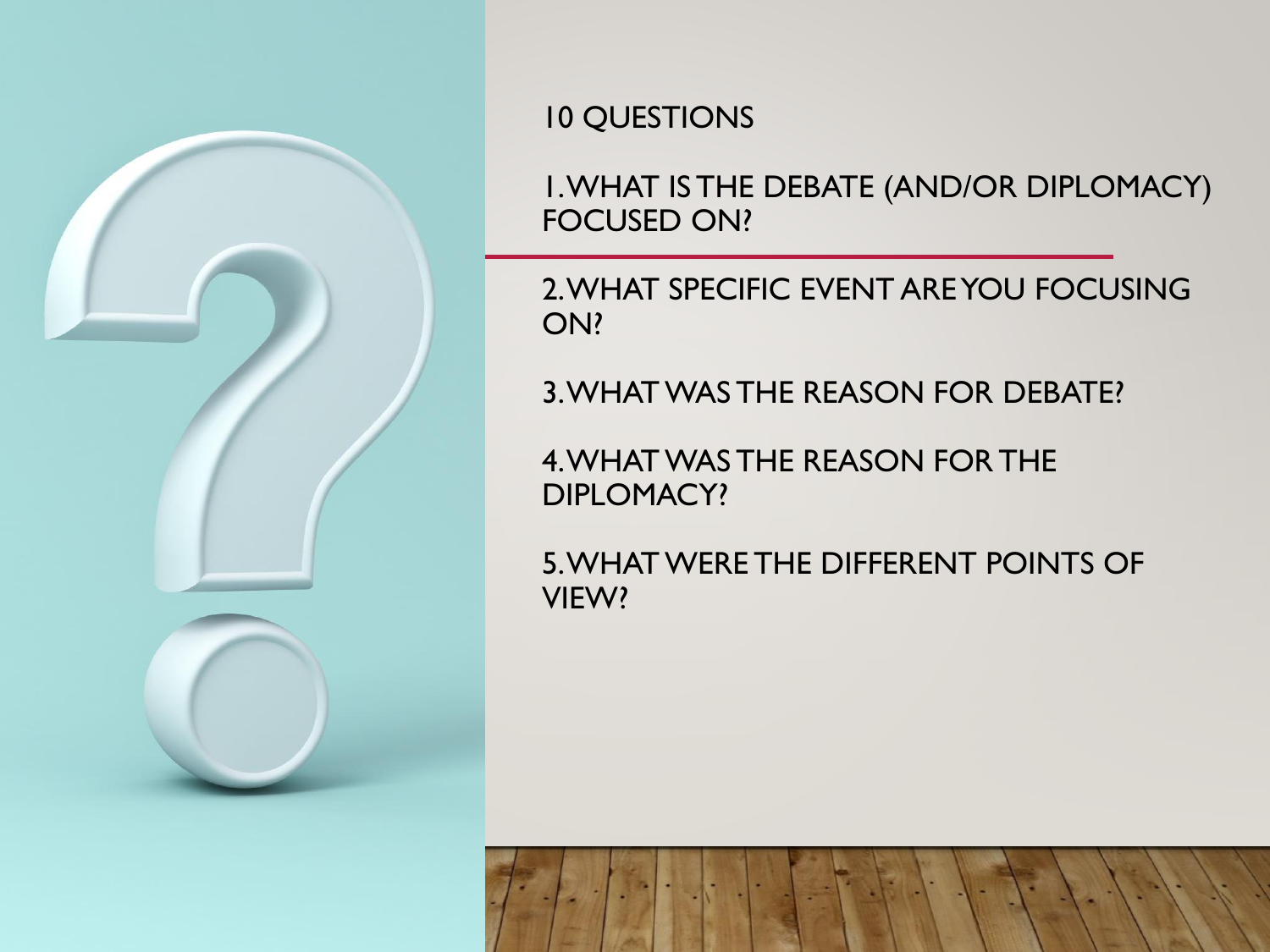6. WHAT WAS GOING ON AT THE TIME TO INFLUENCE EVENTS? 7. WHAT WERE THE ACTIONS TAKEN? 8. DESCRIBE WHAT HAPPENED 9. WHAT CHANGED – SHORT/LONG TERM? 10. WHAT WAS THE MOST IMPORTANT IMPACT?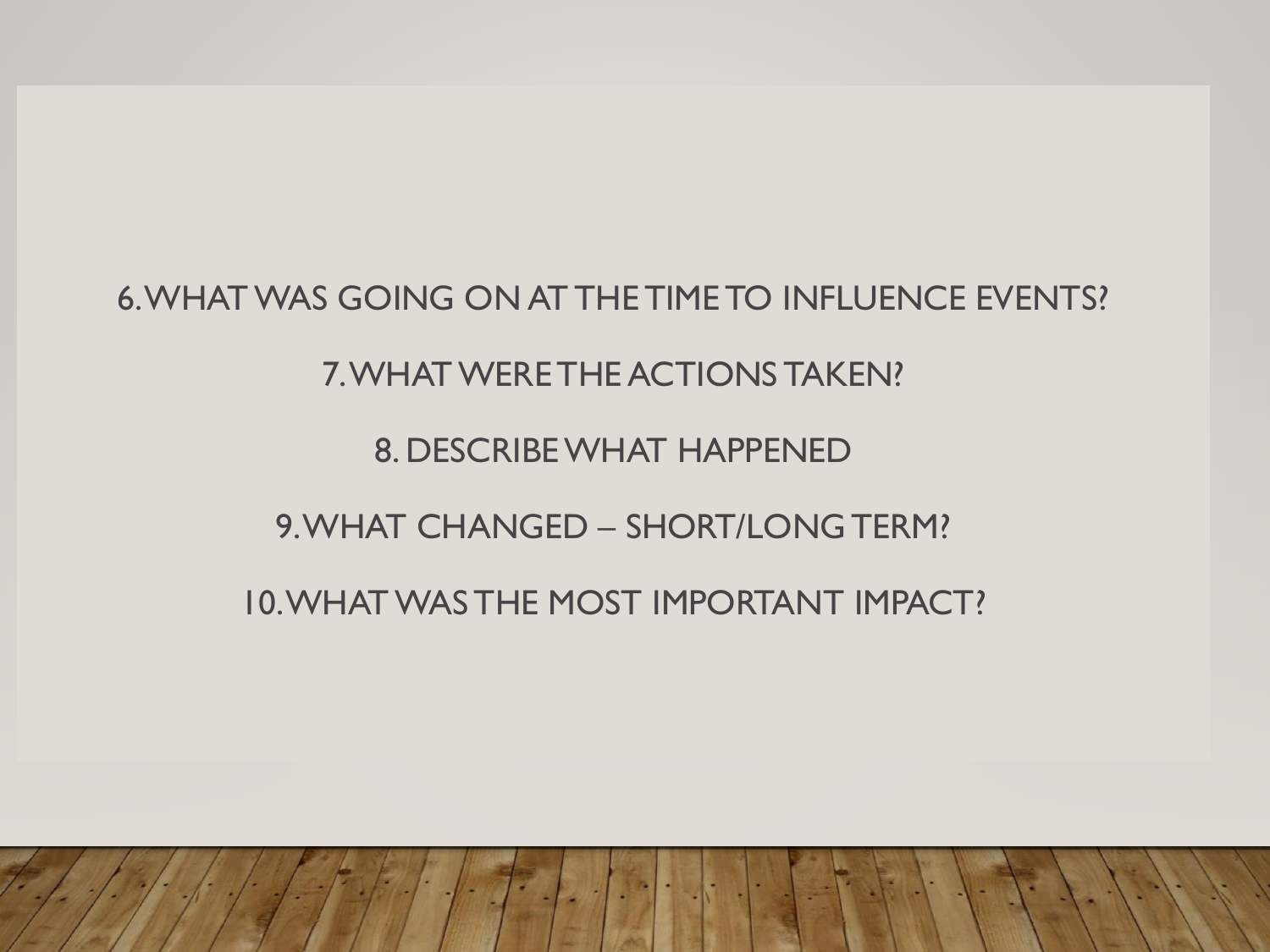### CATEGORIES • Exhibits

- 
- Websites
- Performances
- Papers
- Documentaries
- **Divisions**
- $6<sup>th</sup> 8<sup>th</sup>$  grade
- 9<sup>th</sup>  $12$ <sup>th</sup> grade